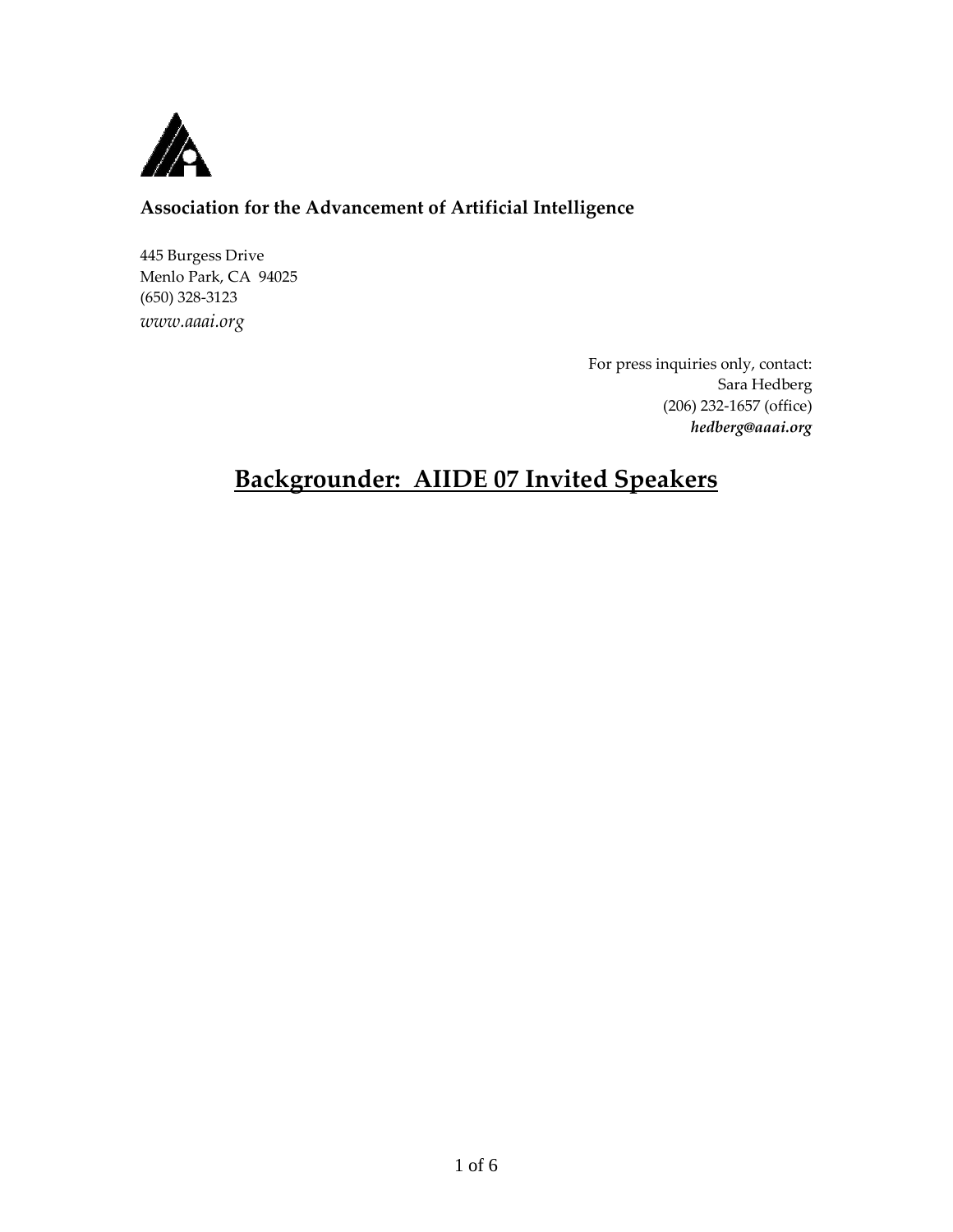### **AiLive's** *LiveMove* **and** *LiveCombat*

*Wolff Daniel Dobson and John Funge (AiLive Inc.)*

This talk describes the successfully productization of the state-of-the-art statistical machine learning technology to create *LiveMove* and *LiveCombat. LiveMove* is a groundbreaking artificial intelligence product that enables the Wii Remote to learn. Instead of complicated programming, developers need only take a few minutes to train Wii controllers through examples. Nintendo now sublicenses and promotes *LiveMove* to Wii developers around the world. Our other product, *LiveCombat,* gives developers and players the power to build AI characters that learn how to behave by observing the actions of human players. AI characters learn in seconds to be trusted companions or deadly foes. The talk will include many anecdotes and observations from lessons learned (often the hard way) along the way.

Wolff Daniel Dobson received his PhD in computer science from Northwestern University, specializing in artificial intelligence and intelligent user interfaces. At Visual Concepts Entertainment, he constructed emotional behavior on *NBA2K* for Dreamcast, and then became colead for artificial intelligence on *NBA2K1* (garnering a Metacritic.com score of 93). For the past 5 years he has worked for AiLive Inc., a startup devoted to next-generation artificial intelligence in games. Working as a designer, producer, engineer, and artist Wolff has been instrumental in developing two commercial products, *LiveMove* and *LiveCombat,* that bring groundbreaking real-time machine learning technology to the computer entertainment industry.

John Funge is a cofounder and one of the lead scientists at AiLive Inc. At AiLive he helped develop *LiveMove* and *LiveCombat,* two commercial products that bring ground breaking real-time machine learning technology to the computer entertainment industry. Funge previously worked at Sony Computer Entertainment America's research lab. He received his PhD in computer science from the University of Toronto and also holds degrees from Oxford University and King's College London. Funge is the author of numerous technical papers and two books on Game AI, including his latest book *Artificial Intelligence for Computer Games: An Introduction.*

# **Streaming, Open-World Pathfinding**

*Quinn Dunki (Midway Games)*

Open-world, streaming environments are common in next generation games, but pose significant challenges for pathfinding. This talk describes current work in accurate pathfinding for hundreds of agents in a very large, highly dynamic environment, which is subject to the chaos of multi- threaded streaming and physics; and details the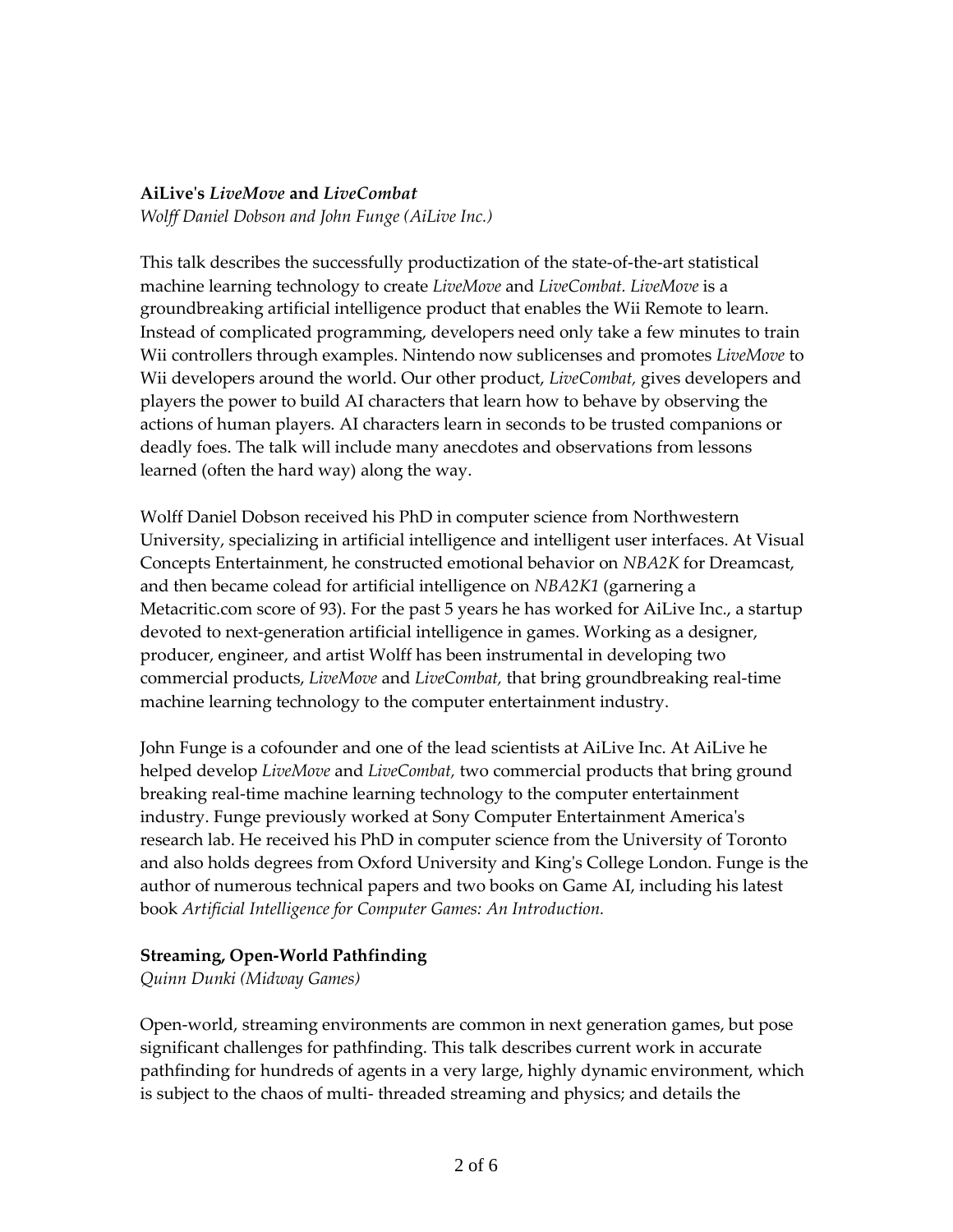approach on a particular project at Pandemic Studios.

Quinn Dunki is an AI programmer at Pandemic Studios. She was born and raised in Canada, but has been living and working in California for the past 8 years. She has been making games for a little over 20 years, the last 11 of which have been professional. In her spare time, she races cars, writes, and travels as much as she can. She also looks forward to belittling her coworkers with sarcasm each and every day.

## **Invited Talk by Chris Hecker**

*Chris Hecker (Maxis/Electronic Arts)*

Hecker focuses on solving hard game design and technical problems found at the intersection of gameplay, aesthetics, and engineering. He is an outspoken advocate for pushing the current boundaries of design and interactivity, in the hope that games will achieve their full potential as an art and entertainment form. To this end he helps organize the yearly Indie Game Jam and the Experimental Gameplay Workshop, and his recent work at Maxis has centered around using advanced proceduralism to enhance player creativity and agency. Hecker has been on the advisory board for the Game Developers conference for many years and is a regular speaker at the GDC, Siggraph, and other conferences. A frequent contributor to *Game Developer* magazine, Hecker was the technical columnist for the magazine for two years and the editor-at-large for three. Before joining Maxis he was an indie game developer for 8 years with his company definition six, inc. He is also on the editorial board of the computer graphics research publication, *The Journal of Graphics Tools.*

# **Exotic AI Techniques for** *Sims 3*

*Richard Evans (Electronic Arts)*

Evans will show some of the more unusual AI techniques we are experimenting with in *Sims 3.* These include very long-term planning, autonomous traits, and a new socializing model based on overlapping normative processes. He will show how these technology components address two high-level design goals: to make each Sim be a unique snowflake, and to move up Maslow's hierarchy of needs. He will demonstrate these ideas working in action in our 2D experimental testbed.

Richard Evans is senior AI engineer on *The Sims 3* at Electronic Arts, where he is responsible for the AI architecture, and also likes to get involved in game design. Previously, he was head of AI at Lionhead Studios, where he designed and implemented the AI for *Black & White.* The artificial creature in *Black & White* holds the Guinness world record for most intelligent being in a game.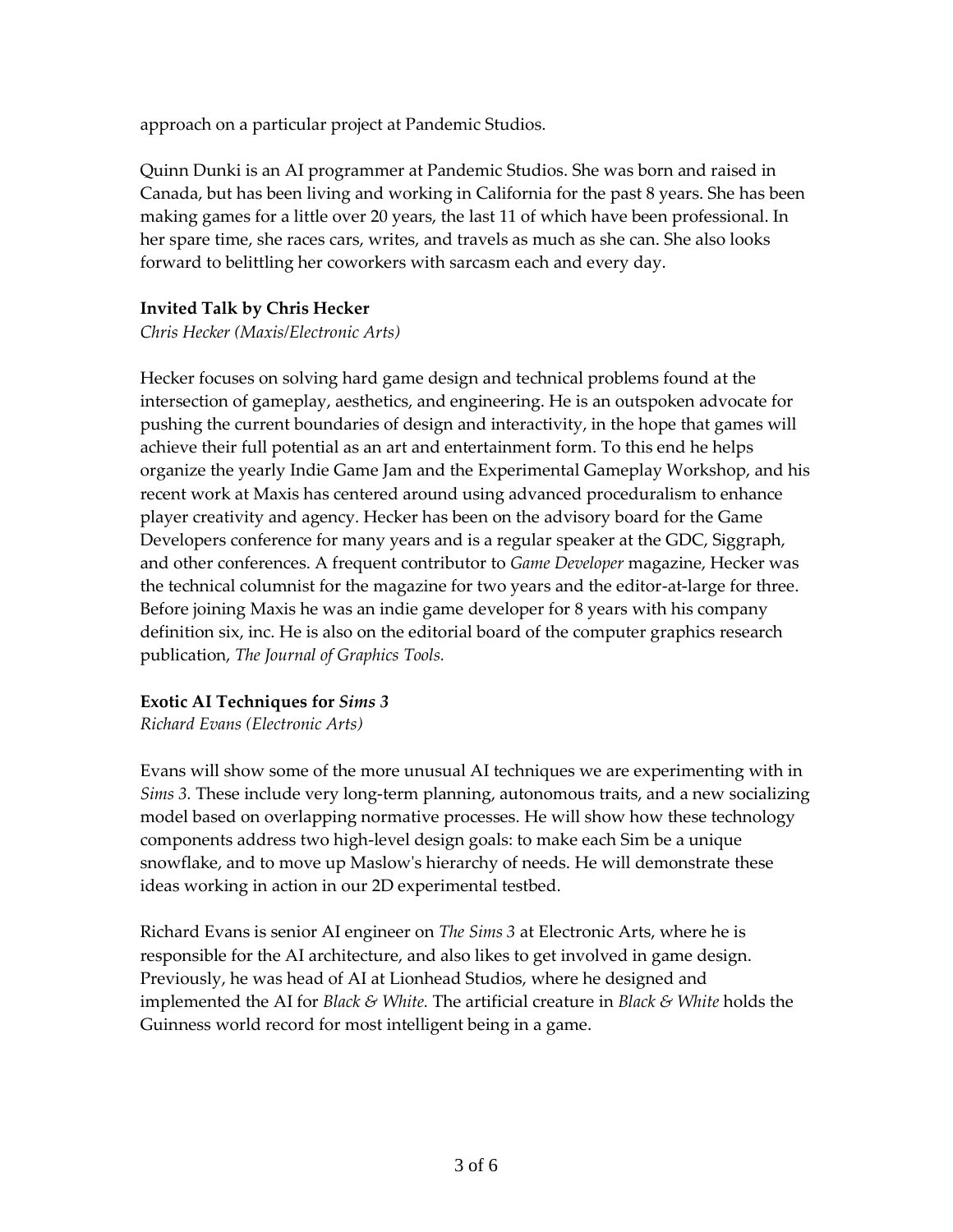# **A Work in Progress: Writing AI for** *Civilization*

*Soren Johnson (EA Maxis)*

As one of the best-loved single-player strategy games, *Civilization* relies heavily on its AI to provide an engaging experience for the player. A review of the game's development suggests answers to many of the questions that often plague AI developers. How do we make the AI fun? Do we want the AI to win? Should the AI cheat? If so, how much? Should we adjust the game design to accommodate the limitations of the AI? Can the AI behave like a human? Should it? When and how should the AI be developed? What happens if we expose the AI to the modding community?

Soren Johnson served as the project lead, lead designer, and AI programmer for Sid Meier's *Civilization IV,* which was Gamespy's game of the year for 2006. He also programmed the AI and codesigned *Civilization III.* He joined Firaxis in 2000, after serving an internship at Electronic Arts working on *Knockout Kings* for the PSX. Soren has completed a BA in history and an MS in computer science from Stanford University. His thoughts on game design can be found at designernotes. com.

### **Invited Talk by Peter Molyneux**

*Peter Molyneux (Lionhead Studios)*

Peter Molyneux is one of the best-known names in the international world of computer games. He cofounded Bullfrog Productions in 1987 and created a new genre of computer games, "the god game" with the release of *Populous.* Since then Peter has been responsible for a string of massive selling games including *Powermonger, Theme Park, Magic Carpet* and *Dungeon Keeper.* Cumulative sales of these Bullfrog games are around ten million worldwide. In 1997 Peter left Bullfrog Productions to form a new games development company Lionhead Studios. The company has released five games *Black & White* in 2001, *Fable* in 2004 *Black & White 2* (PC), *The Movies* (PC) and *Fable The Lost Chapters* (PC and Xbox) in 2005. Cumulative sales are approaching the 5 million mark. Lionhead now numbers over 135 employees. In April 2006 Lionhead Studios was sold to Microsoft Corp.

Molyneux is recognized as one of the computer games industry's most articulate and eloquent speakers on the subject of the development of computer games. He has recently received an honorary doctorate from the University of Abertay and was inducted into the Academy of Interactive Arts and Sciences Hall of Fame. Peter was also awarded an Order of the British Empore (OBE) in the Queen's 2005 New Years Honours List for services to the computer video games industry.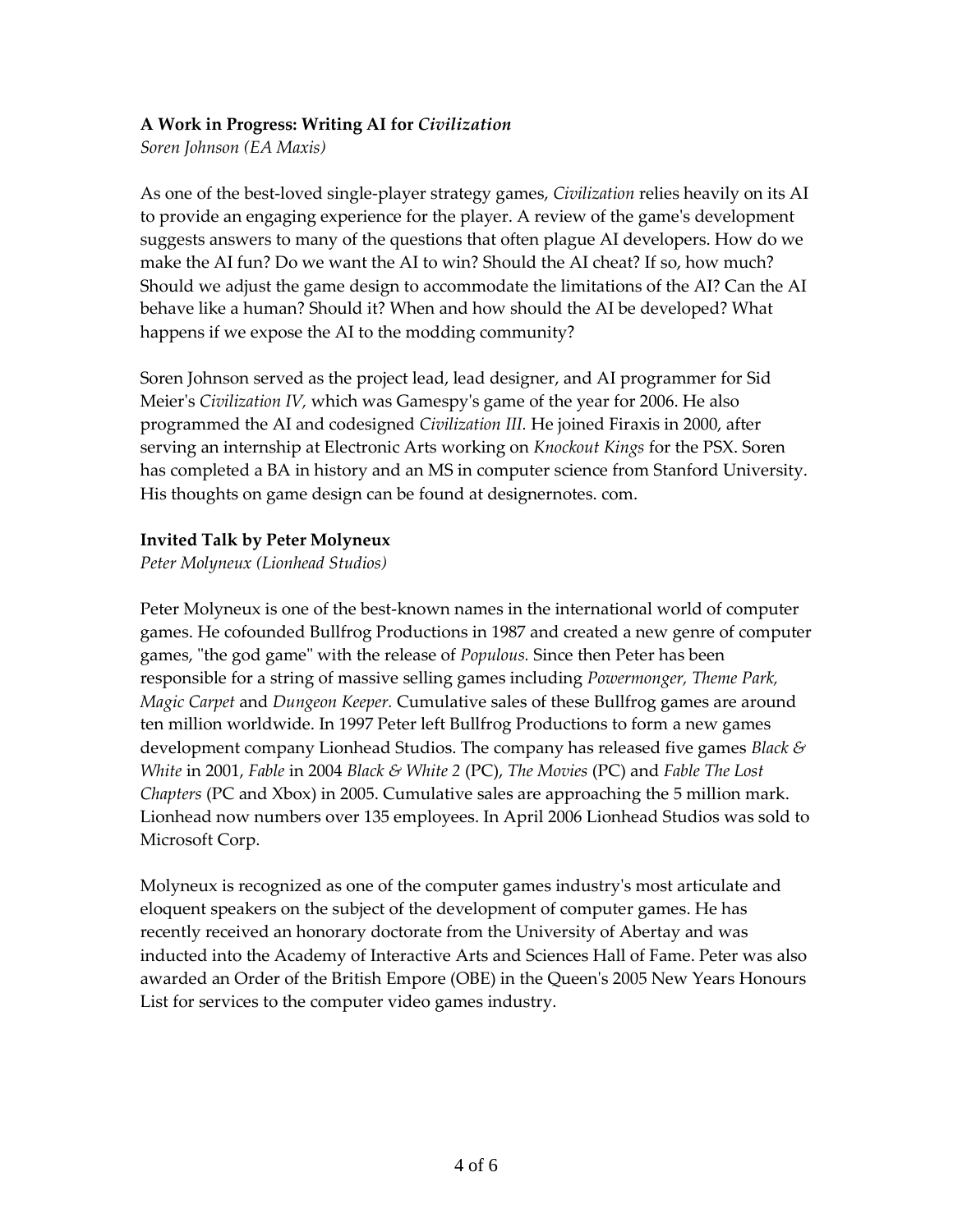### **The Illusion of Life, Revisited**

*Ken Perlin (New York University)*

Many years ago, Walt Disney spoke of the quest to create the "illusion of life." In fact in every era of human history, this quest has evolved new kinds of literacy, from the first cave paintings to the written word, music, drama, cinema, animation and beyond. Recently it has become possible to create this illusion interactively. But what makes for an effective experience, once an audience can respond back? What makes us care about an interactive character? Perlin will show some recently developed techniques for breathing life into interactive characters. These techniques may point the way to a new era where cinema intersects with interactive narrative and on-line community.

And we're also going to make sheep waltz.

Ken Perlin is a professor in the department of computer science at New York University, He was founding director of the Media Research Laboratory and also directed the NYU Center for Advanced Technology from 1994- 2004. His research interests include graphics, animation, user interfaces, science education and multimedia. In January 2004 he was the featured artist at the Whitney Museum of American Art. In 2002 he received the New York City Mayor's award for excellence in science and technology and the Sokol award for outstanding science faculty at NYU. In 1997 he won an Academy Award for technical achievement from the Academy of Motion Picture Arts and Sciences for his noise and turbulence procedural texturing techniques, which are widely used in feature films and television. In 1991 he received a presidential Young Investigator Award from the National Science Foundation.

Perlin received his PhD in computer science from New York University in 1986, and a BA in theoretical mathematics from Harvard University in 1979. He was head of software development at R/GREENBERG Associates in New York, NY from 1984 through 1987. From 1979 to 1984, he was the system architect for computer generated animation at Mathematical Applications Group, Inc., Elmsford, NY, where the first feature film he worked on was *TRON.* He has served on the board of directors of the New York chapter of ACM/SIGGRAPH, and currently serves on the board of directors of the New York Software Industry Association.

#### **Invited Talk by Neil Young**

*Neil Young (EA Los Angeles)*

As vice president and general manager of EA Los Angeles (EALA), Neil Young oversees all aspects of the studio that is responsible for the blockbuster franchises, *Medal of Honor, Command & Conquer,* and *The Lord of the Rings.* Notably, Young was instrumental in securing the ground-breaking long term agreement with Academy Award winner